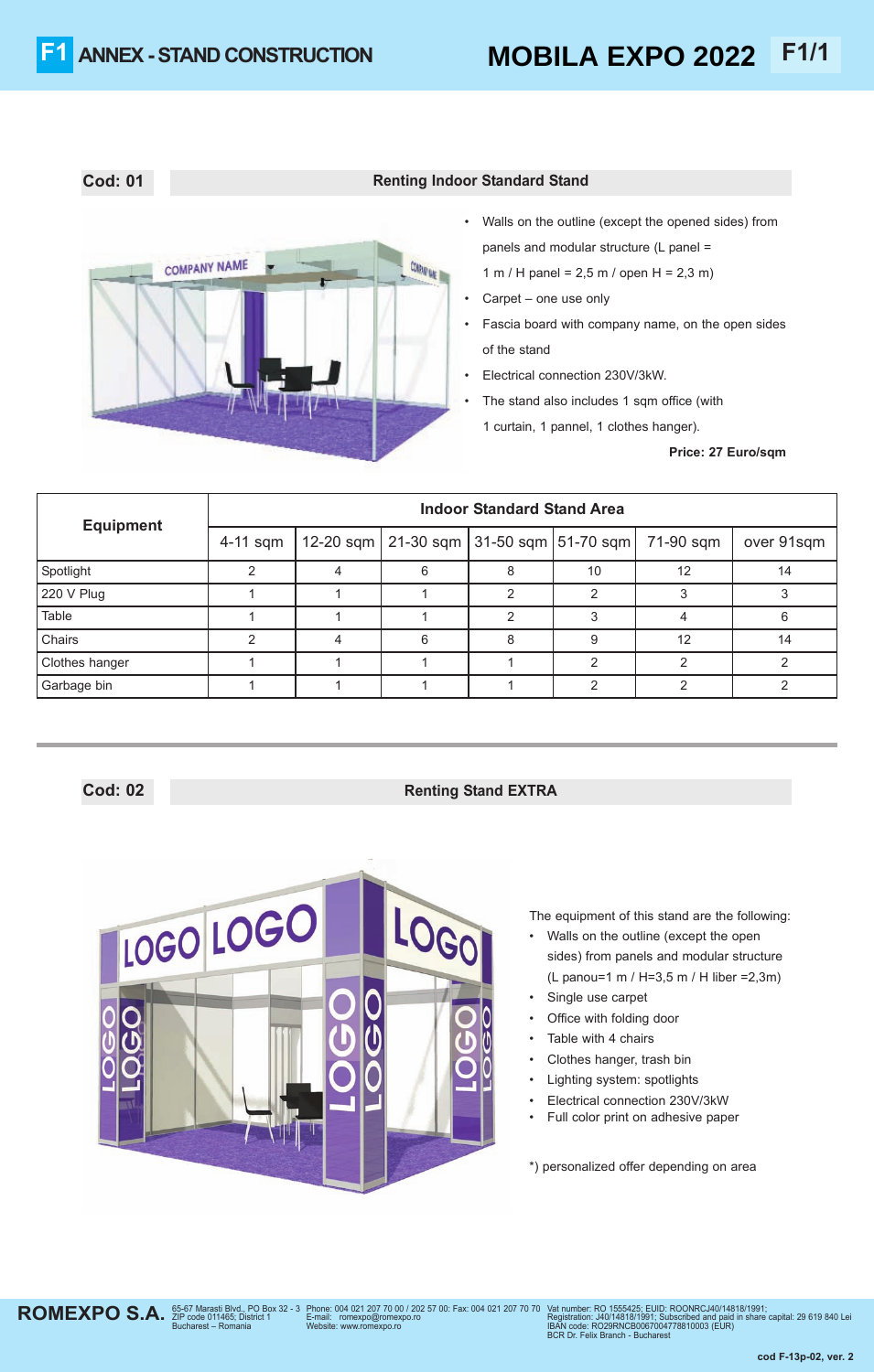## ANNEX - STAND CONSTRUCTION **MOBILA EXPO 2022** F1/2 **MOBILA EXPO 2022**



### The equipment of this stand are the following:

- Building system: MSB modular structure
- Single use carpet
- Office with folding door
- Lighting system: reflectors
- Table with 4 chairs
- Clothes hanger, trash bin
- Graphics on the background banner
- Electrical connection 230V/3kW

\*) personalized offer depending on area

# **Cod: 04 Renting Stand TOP**



- The equipment of this stand are the following: • Building system: octanorm modular structure, adhesive PFL panels, MSB modular structure
- Single use carpet
- Office with folding door
- LCD TV and DVD
- Clothes hanger, trash bin
- Leaflets display
- Desk
- Lighting system: reflectors
- Electrical connection 230V/3kW

\*) personalized offer depending on area

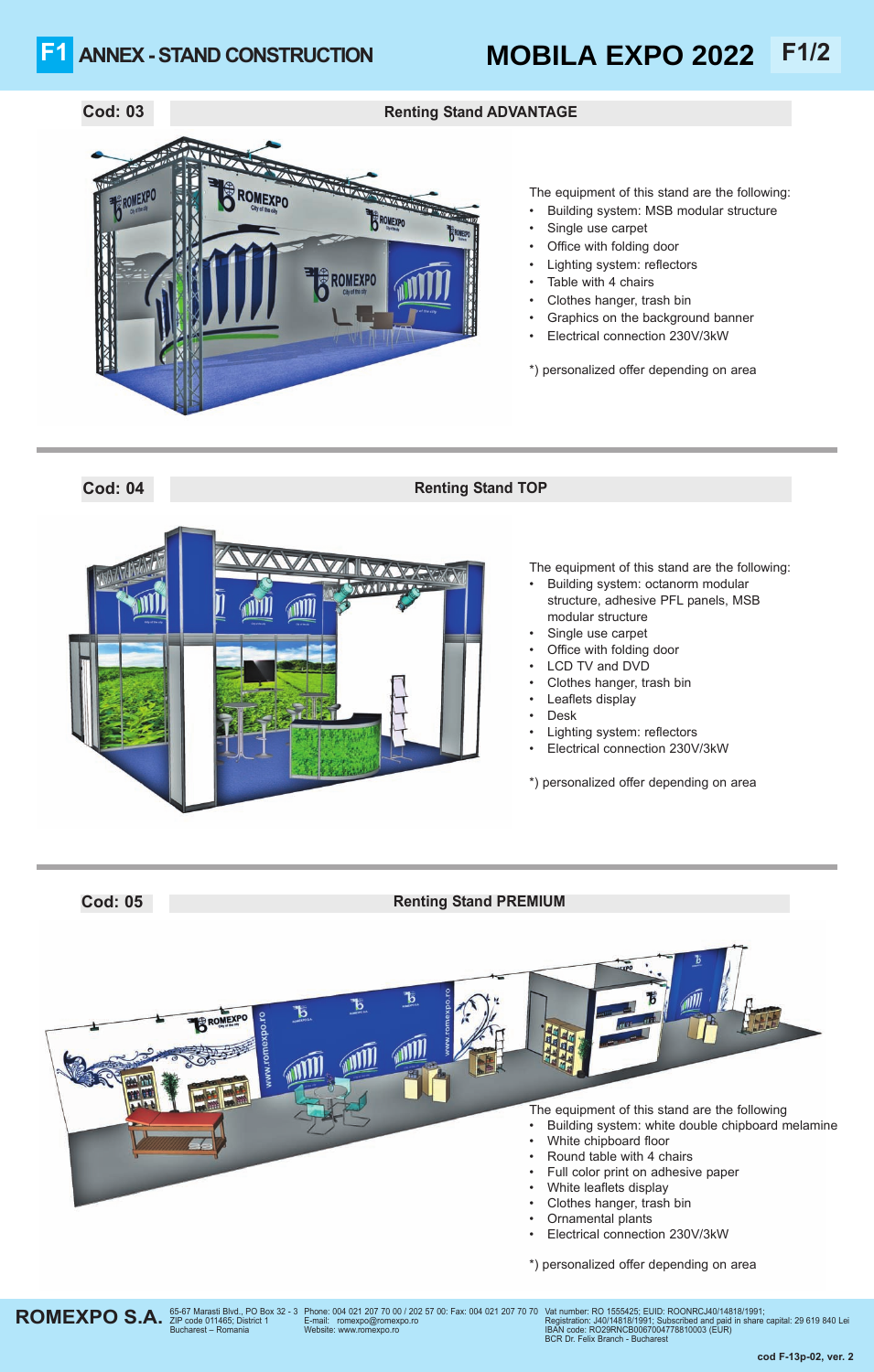# **Cod: 06 Renting Outdoor Standard Stand**

- **COMPANY NAME**
- Walls on the outline, platform/stage, roof
- Carpet one use only
- Fascia board with company name, on the main side of the booth
- Power panel 230V/3kW
- 1 table, 3 chairs, 1 garbage bin, 1 spotlights/4sqm, 1 plug
- The stand also includes 1 sqm office (with 1 curtain, 1 pannel, 1 clothes hanger)

**Price: 42 Euro/sqm**

## **Cod: 07 Renting Outdoor Customized Stand**



The customized stand is built up based

on a commonly agreed structure

The structures available:

- Modular structure
- Stage structure
- Ready built wooden lodge

\*) personalized offer depending on area

## **Cod: 08 Renting exhibition tent (5x5x2,5 m)**



Elp code 011465; District 1<br>Bucharest – Romania

- Aluminium structure
- PVC side walls and canopy
- 1 table, 4 chairs, 1 trash bin, 1 plug, 3 spotlights
- Stage structure
- Single use carpet

**Price: 42 Euro/sqm**



ROMEXPO S.A. <sup>65-67</sup> Marasti Blvd., PO Box 32 - 3 Phone: 004 021 207 70 00 / 202 57 00: Fax: 004 021 207 70 70 Vat number: RO 1555425; EUID: ROONRCJ40/14818/1991; Subscribed and paid in share  $R_{\text{eqistration}}$ . James and paid in E-mail: romexpo@romexpo.ro<br>Website: www.romexpo.ro

Registration: J40/14818/1991; Subscribed and paid in share capital: 29 619 840 Lei<br>IBAN code: RO29RNCB0067004778810003 (EUR)<br>BCR Dr. Felix Branch - Bucharest